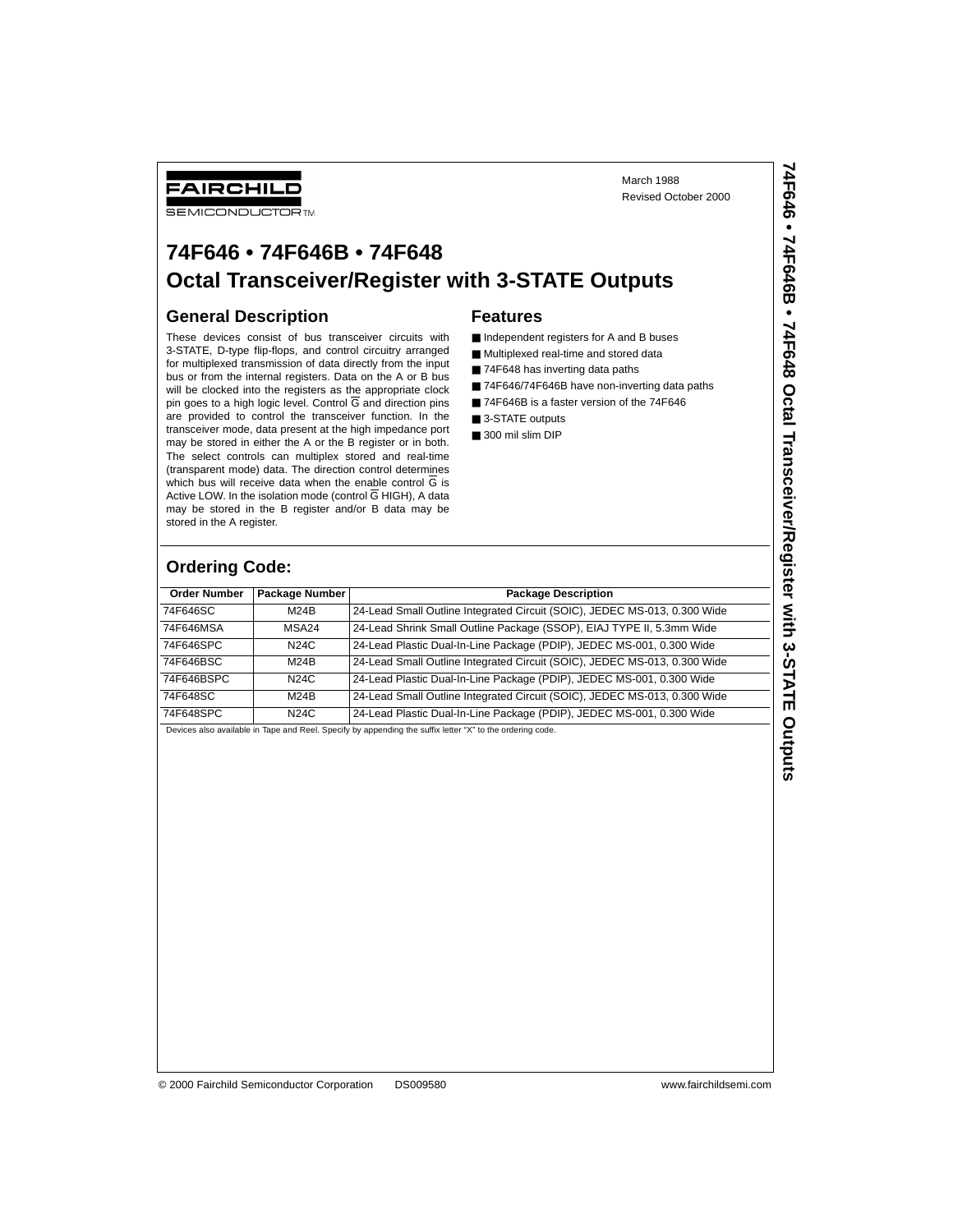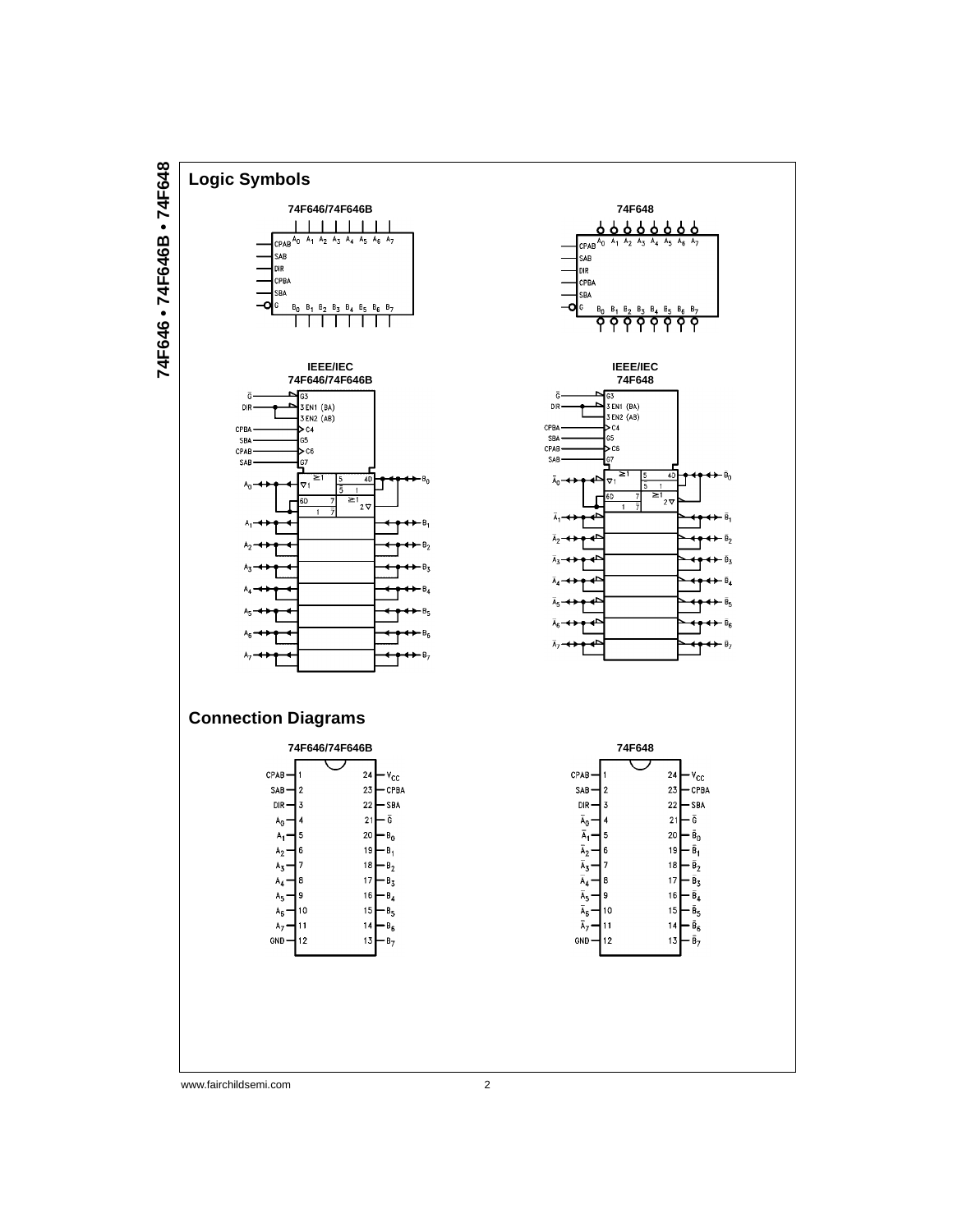|                  | <b>Unit Loading/Fan Out</b>    |                 |                                         |  |  |  |  |  |  |
|------------------|--------------------------------|-----------------|-----------------------------------------|--|--|--|--|--|--|
| <b>Pin Names</b> |                                | U.L.            | Input $I_{\rm HI}/I_{\rm H}$            |  |  |  |  |  |  |
|                  | <b>Description</b>             | <b>HIGH/LOW</b> | Output I <sub>OH</sub> /I <sub>OI</sub> |  |  |  |  |  |  |
| $A_0 - A_7$      | Data Register A Inputs/        | 3.5/1.083       | 70 μA/-650 μA                           |  |  |  |  |  |  |
|                  | 3-STATE Outputs                | 600/106.6 (80)  | $-12$ mA/64 mA (48 mA)                  |  |  |  |  |  |  |
| $B_0 - B_7$      | Data Register B Inputs/        | 3.5/1.083       | 70 μA/-650 μA                           |  |  |  |  |  |  |
|                  | 3-STATE Outputs                | 600/106.6 (80)  | $-12$ mA/64 mA (48 mA)                  |  |  |  |  |  |  |
| CPAB. CPBA       | <b>Clock Pulse Inputs</b>      | 1.0/1.0         | 20 µA/-0.6 mA                           |  |  |  |  |  |  |
| SAB, SBA         | Select Inputs                  | 1.0/1.0         | 20 µA/-0.6 mA                           |  |  |  |  |  |  |
| Ğ                | Output Enable Input            | 1.0/1.0         | 20 µA/-0.6 mA                           |  |  |  |  |  |  |
| <b>DIR</b>       | <b>Direction Control Input</b> | 1.0/1.0         | 20 µA/-0.6 mA                           |  |  |  |  |  |  |

# 74F646 • 74F646B • 74F648 **74F646 • 74F646B • 74F648**

#### **Function Table**

|   | Inputs     |            |               |     |            |             | Data I/O (Note 1) | <b>Function</b>                                      |
|---|------------|------------|---------------|-----|------------|-------------|-------------------|------------------------------------------------------|
| G | <b>DIR</b> |            | CPAB CPBA     | SAB | <b>SBA</b> | $A_0 - A_7$ | $B_0 - B_7$       |                                                      |
| н | X          |            | H or L H or L | X   | X          |             |                   | Isolation                                            |
| Н | X          |            | X             | X   | X          | Input       | Input             | Clock A <sub>n</sub> Data into A Register            |
| н | X          | X          | $\sqrt{ }$    | X   | X          |             |                   | Clock B <sub>n</sub> Data into B Register            |
|   | н          | X          | X             |     | X          |             |                   | $A_n$ to $B_n$ —Real Time (Transparent Mode)         |
|   | н          | 一          | X             |     | X          | Input       | Output            | Clock A <sub>n</sub> Data into A Register            |
|   | н          | $H$ or $L$ | X             | н   | X          |             |                   | A Register to B <sub>n</sub> (Stored Mode)           |
|   | H          | $\sqrt{ }$ | X             | н   | X          |             |                   | Clock $A_n$ Data into A Register and Output to $B_n$ |
|   |            | X          | X             | X   |            |             |                   | $B_n$ to $A_n$ —Real Time (Transparent Mode)         |
|   |            | X          |               | X   |            | Output      | Input             | Clock B <sub>n</sub> Data into B Register            |
|   |            | X          | H or L        | X   | н          |             |                   | B Register to A <sub>n</sub> (Stored Mode)           |
|   |            | X          |               | x   | H          |             |                   | Clock $B_n$ Data into B Register and Output to $A_n$ |

H = HIGH Voltage Level<br>L = LOW Voltage Level<br>X = Irrelevant<br>- = LOW-to-HIGH Transition

Note 1: The data output functions may be enabled or disabled by various signals at the G and DIR Inputs. Data input functions are always enabled;<br>i.e., data at the bus pins will be stored on every LOW-to-HIGH transition of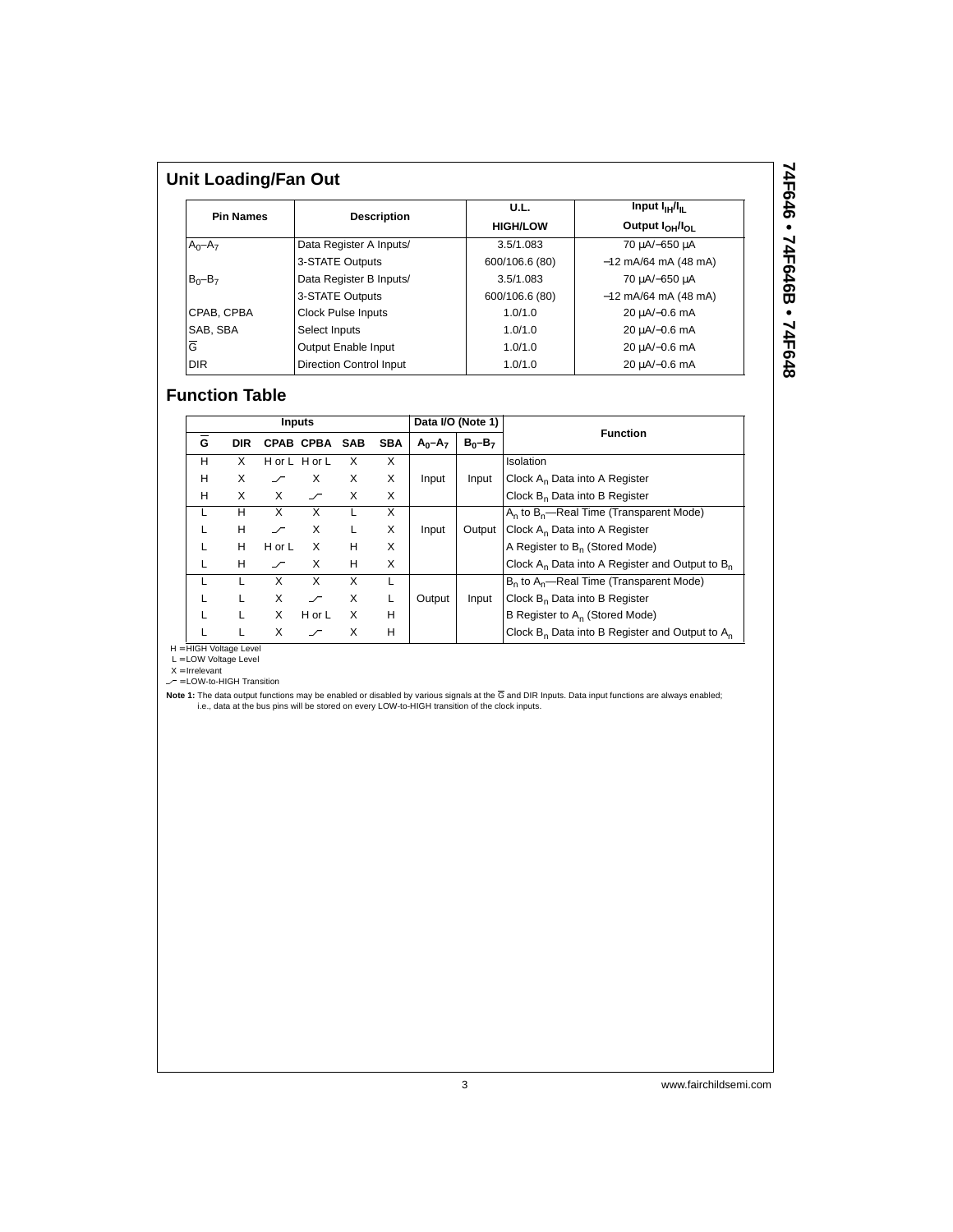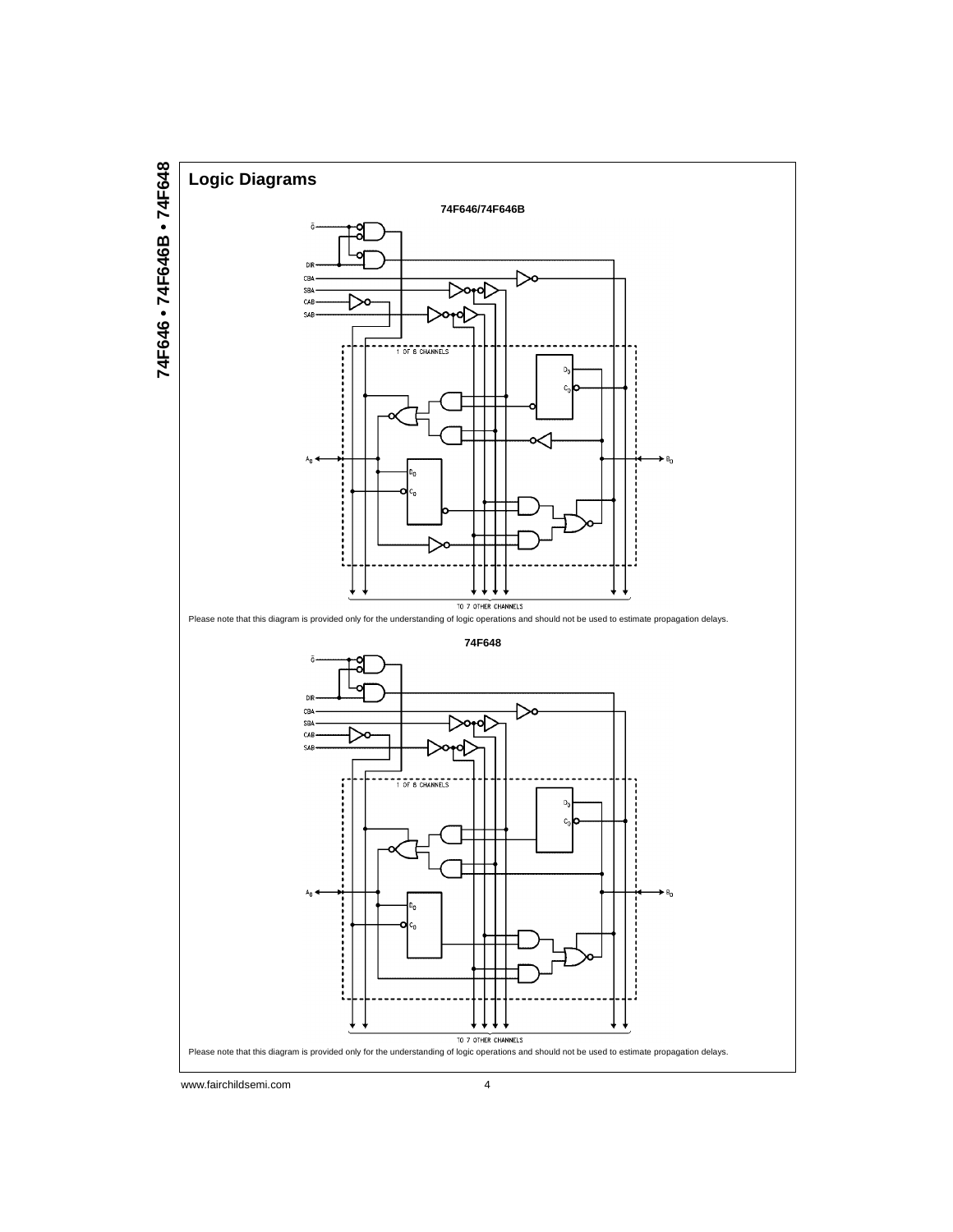#### **Absolute Maximum Ratings**(Note 2) **Recommended Operating**

| Storage Temperature                         | $-65^{\circ}$ C to $+150^{\circ}$ C  |
|---------------------------------------------|--------------------------------------|
| Ambient Temperature under Bias              | $-55^{\circ}$ C to $+125^{\circ}$ C  |
| Junction Temperature under Bias             | $-55^{\circ}$ C to $+150^{\circ}$ C  |
| V <sub>CC</sub> Pin Potential to Ground Pin | $-0.5V$ to $+7.0V$                   |
| Input Voltage (Note 3)                      | $-0.5V$ to $+7.0V$                   |
| Input Current (Note 3)                      | $-30$ mA to $+5.0$ mA                |
| Voltage Applied to Output                   |                                      |
| in HIGH State (with $V_{CC} = 0V$ )         |                                      |
| <b>Standard Output</b>                      | $-0.5V$ to $V_{CC}$                  |
| 3-STATE Output                              | $-0.5V$ to $+5.5V$                   |
| <b>Current Applied to Output</b>            |                                      |
| in LOW State (Max)                          | twice the rated $I_{\text{OL}}$ (mA) |
| ESD Last Passing Voltage (Min)              | 4000V                                |

**DC Electrical Characteristics**

**Conditions**

| Free Air Ambient Temperature | $0^{\circ}$ C to +70 $^{\circ}$ C |
|------------------------------|-----------------------------------|
| Supply Voltage               | $+4.5V$ to $+5.5V$                |

**Note 2:** Absolute maximum ratings are values beyond which the device may be damaged or have its useful life impaired. Functional operation under these conditions is not implied.

**Note 3:** Either voltage limit or current limit is sufficient to protect inputs.

## 74F646 • 74F646B • 74F648 **74F646 • 74F646B • 74F648**

Symbol **Parameter Min Typ Max Units**  $V_{\rm CC}$  **Conditions** V<sub>IH</sub> Input HIGH Voltage 2.0 2.0 V Recognized as a HIGH Signal V<sub>IL</sub> Input LOW Voltage **1.2 Community** 1.8 V Recognized as a LOW Signal V<sub>CD</sub> Input Clamp Diode Voltage −1.2 V Min II<sub>IN</sub> = −18 mA (Non I/O Pins) V<sub>OH</sub> Output HIGH 10% V<sub>CC</sub> 2.0 V V Min  $\vert$  I<sub>OH</sub> = −15 mA (A<sub>n</sub>, B<sub>n</sub>)  $V_{\text{OL}}$  Output LOW 10%  $V_{\text{CC}}$  0.55 V Min  $I_{\text{OL}} = 64 \text{ mA } (A_n, B_n)$  Voltage  $V_{\text{H}}$  Input HIGH current current current current current current current current current current current current current current current current current current current current current current current current current IBVI Input HIGH Current 7.0 <sup>µ</sup>A Max VIN <sup>=</sup> 7.0V (Non I/O Pins) Breakdown Test  $\begin{array}{ccc}\n\text{I} & \text{I} & \text{I} & \text{I} \\
\text{I} & \text{I} & \text{I}\n\end{array}$  Breakdown (I/O)  $\begin{array}{ccc}\n\text{I} & \text{I} & \text{I} \\
\text{I} & \text{I} & \text{I}\n\end{array}$  Breakdown (I/O)  $I_{\text{CEX}}$  Output HIGH  $I_{\text{CEX}}$  Output HIGH  $I_{\text{CEX}}$  and  $I_{\text{U}}$  and  $I_{\text{U}}$  and  $I_{\text{U}}$  and  $I_{\text{U}}$  and  $I_{\text{U}}$  and  $I_{\text{U}}$  and  $I_{\text{U}}$  and  $I_{\text{U}}$  and  $I_{\text{U}}$  and  $I_{\text{U}}$  and  $I_{\text{U}}$  and  $I_{\text{$  $V_{\text{ID}}$  | Input Leakage  $4.75$   $V_{\text{ID}}$  |  $0.0$  |  $I_{\text{ID}} = 1.9 \mu\text{A}$ mput Leakage<br>Test All Other Pins Grounded All Other Pins Grounded  $I_{OD}$  Output Leakage  $3.75$   $\mu$   $\mu$  0.0  $\mu$   $\mu$  0.0  $\mu$   $\mu$  0.0  $\mu$   $\mu$   $\mu$ Circuit Current Current 2000 Published Current 2000 Published Circuit Current 2000 Published Circuit Current 2000 Published Circuit Current 2000 Published Circuit Current 2000 Published Circuit Current 2000 Published Circu  $I_{II}$  Input LOW Current  $I_{II}$  Input LOW Current  $I_{II}$  + 1<sub>OZH</sub> Output Leakage Current 70 μA Max  $V_{III} = 0.5V$  (Non I/O Pins)

 $I_{\rm IL} + I_{\rm OZL}$  Output Leakage Current  $-650$   $\mu$ A Max  $V_{\rm OUT} = 0.5V (A_n, B_n)$ I<sub>OS</sub> Output Short-Circuit Current -100 −225 mA Max V<sub>OUT</sub> = 0V I<sub>ZZ</sub> Bus Drainage Test 500 μA 0.0V V<sub>OUT</sub> = 5.25V<br>I<sub>CCH</sub> Power Supply Current 135 mA Max V<sub>O</sub> = HIGH  $\frac{1}{C}$ CH Power Supply Current 135 mA Max  $V_O = HIGH$ <br>  $\frac{1}{C}$ Power Supply Current 150 mA Max  $V_O = LOW$ 

I<sub>CCZ</sub> Power Supply Current 150 mA Max V<sub>O</sub> = HIGH Z

 $I_{\text{IH}} + I_{\text{OZH}}$  Output Leakage Current 70 µA

ICCL Power Supply Current 150 mA Max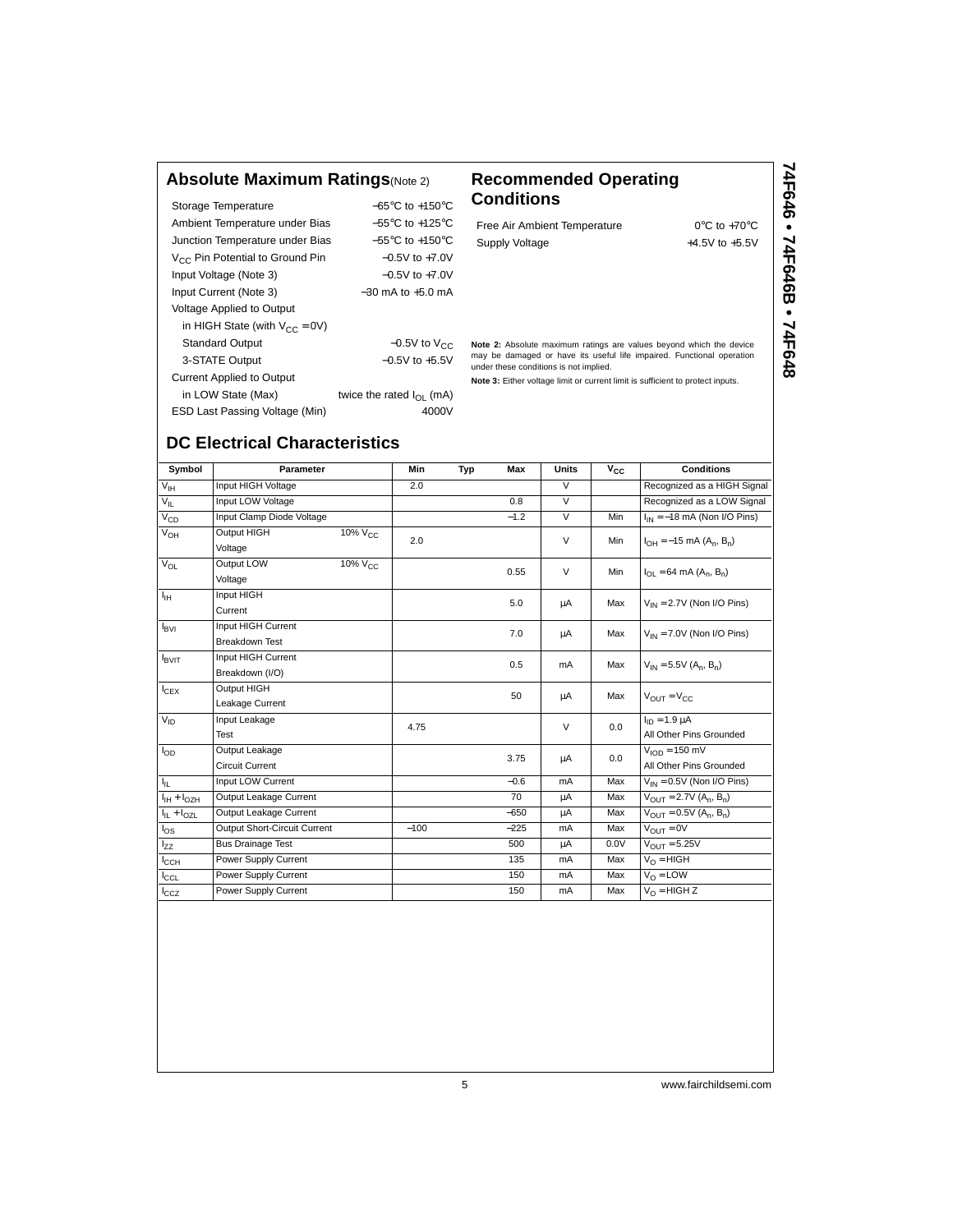| Symbol           | Parameter                 |     | $T_A = +25^{\circ}C$<br>$V_{CC} = +5.0V$ |     | $V_{CC} = +5.0V$ | $T_A = -55^{\circ}C$ to +125°C $T_A = 0^{\circ}C$ to +70°C<br>$V_{CC} = +5.0V$<br>$C_1 = 50$ pF |      | <b>Units</b> |
|------------------|---------------------------|-----|------------------------------------------|-----|------------------|-------------------------------------------------------------------------------------------------|------|--------------|
|                  |                           |     | $C_1 = 50 pF$                            |     | $C_1 = 50 pF$    |                                                                                                 |      |              |
|                  |                           | Min | Max                                      | Min | Max              | Min                                                                                             | Max  |              |
| $f_{MAX}$        | Maximum Clock Frequency   | 90  |                                          | 75  |                  | 90                                                                                              |      | MHz          |
| t <sub>PLH</sub> | <b>Propagation Delay</b>  | 2.0 | 7.0                                      | 2.0 | 8.5              | 2.0                                                                                             | 8.0  | ns           |
| t <sub>PHL</sub> | Clock to Bus              | 2.0 | 8.0                                      | 2.0 | 9.5              | 2.0                                                                                             | 9.0  |              |
| $t_{PLH}$        | <b>Propagation Delay</b>  | 1.0 | 7.0                                      | 1.0 | 8.0              | 1.0                                                                                             | 7.5  |              |
| $t_{\rm PHL}$    | Bus to Bus (74F646)       | 1.0 | 6.5                                      | 1.0 | 8.0              | 1.0                                                                                             | 7.0  | ns           |
| $t_{PLH}$        | <b>Propagation Delay</b>  | 2.0 | 8.5                                      | 1.0 | 10.0             | 2.0                                                                                             | 9.0  | ns           |
| <sup>t</sup> PHL | Bus to Bus (74F648)       | 1.0 | 7.5                                      | 1.0 | 9.0              | 1.0                                                                                             | 8.0  |              |
| $t_{PLH}$        | <b>Propagation Delay</b>  | 2.0 | 8.5                                      | 2.0 | 11.0             | 2.0                                                                                             | 9.5  |              |
| $t_{\rm PHL}$    | SBA or SAB to A or B      | 2.0 | 8.0                                      | 2.0 | 10.0             | 2.0                                                                                             | 9.0  | ns           |
| $t_{PZH}$        | Enable Time               | 2.0 | 8.5                                      | 2.0 | 10.0             | 2.0                                                                                             | 9.0  |              |
| $t_{PZL}$        | $OE$ to A or B            | 2.0 | 12.0                                     | 2.0 | 13.5             | 2.0                                                                                             | 12.5 | ns           |
| $t_{PHZ}$        | Disable Time              | 1.0 | 7.5                                      | 1.0 | 9.0              | 1.0                                                                                             | 8.5  | ns           |
| $t_{PLZ}$        | $\overline{OE}$ to A or B | 2.0 | 9.0                                      | 2.0 | 11.0             | 2.0                                                                                             | 9.5  |              |
| $t_{PZH}$        | Enable Time               | 2.0 | 14.0                                     | 2.0 | 16.0             | 2.0                                                                                             | 15.0 |              |
| t <sub>PZL</sub> | DIR to A or B             | 2.0 | 13.0                                     | 2.0 | 15.0             | 2.0                                                                                             | 14.0 | ns           |
| t <sub>PHZ</sub> | Disable Time              | 1.0 | 9.0                                      | 1.0 | 10.0             | 1.0                                                                                             | 9.5  |              |
| $t_{PLZ}$        | DIR to A or B             | 2.0 | 11.0                                     | 2.0 | 12.0             | 2.0                                                                                             | 11.5 | ns           |

## **AC Operating Requirements** 74F646/74F648

| Symbol   | Parameter               | $T_A = +25^{\circ}C$<br>$V_{CC} = +5.0V$ |     | $V_{CC} = +5.0V$ | $T_A = -55^{\circ}$ C to +125 $^{\circ}$ C | $T_A = 0^\circ C$ to +70 $^\circ C$<br>$V_{C} = +5.0V$ |     | <b>Units</b> |  |
|----------|-------------------------|------------------------------------------|-----|------------------|--------------------------------------------|--------------------------------------------------------|-----|--------------|--|
|          |                         | Min                                      | Max | Min              | Max                                        | Min                                                    | Max |              |  |
| $t_S(H)$ | Setup Time, HIGH or LOW | 5.0                                      |     | 5.0              |                                            | 5.0                                                    |     | ns           |  |
| $t_S(L)$ | Bus to Clock            | 5.0                                      |     | 5.0              |                                            | 5.0                                                    |     |              |  |
| $t_H(H)$ | Hold Time, HIGH or LOW  | 2.0                                      |     | 2.5              |                                            | 2.0                                                    |     | ns           |  |
| $t_H(L)$ | Bus to Clock            | 2.0                                      |     | 2.5              |                                            | 2.0                                                    |     |              |  |
| $t_W(H)$ | Clock Pulse Width       | 5.0                                      |     | 5.0              |                                            | 5.0                                                    |     |              |  |
| $t_W(L)$ | <b>HIGH or LOW</b>      | 5.0                                      |     | 5.0              |                                            | 5.0                                                    |     | ns           |  |